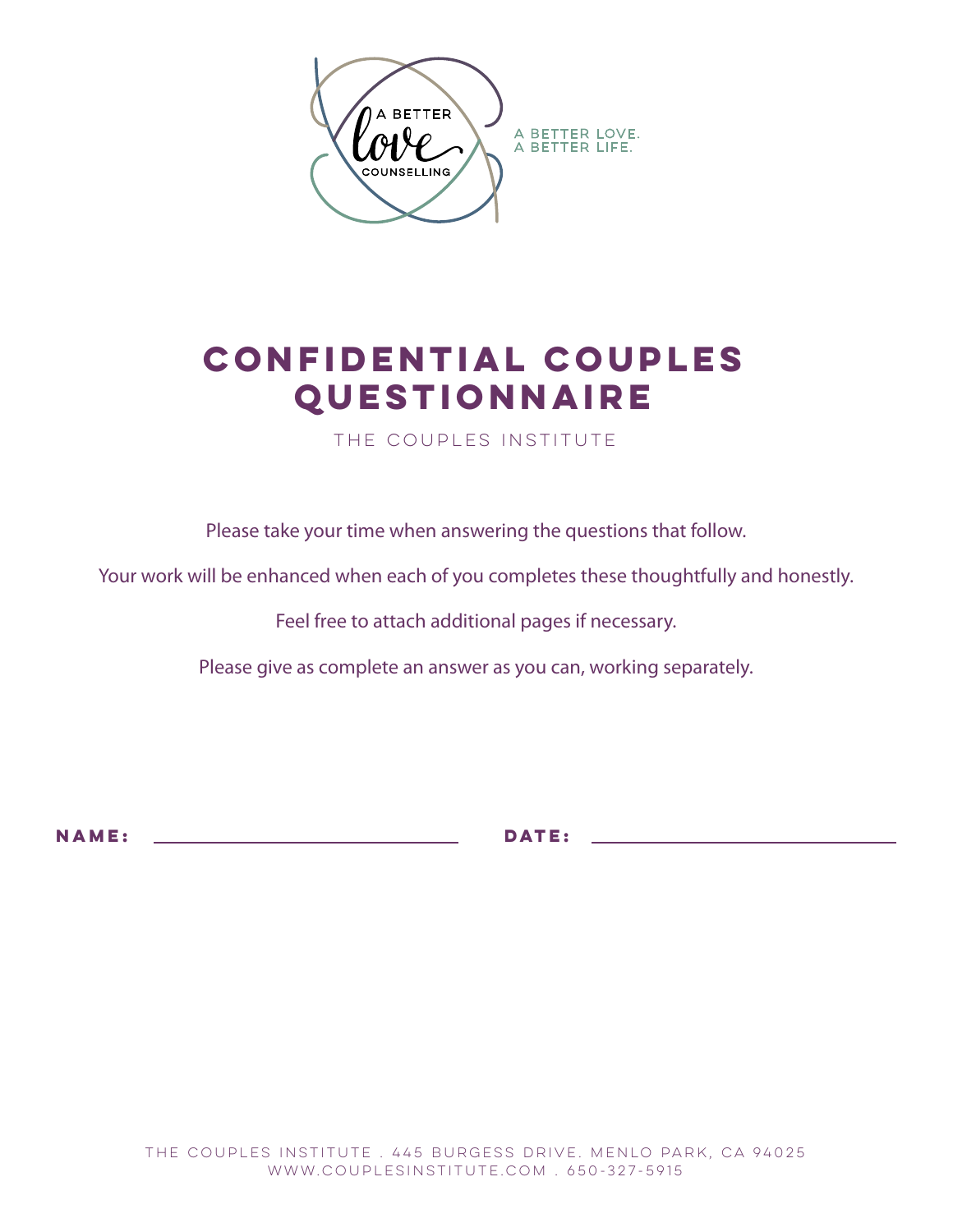- 1. What is the problem that led you to decide to come to therapy, or this workshop?
- 2. How long have you and your partner been together? In what form? (i.e.,dating, living together, married, children)
- 3. What were the qualities that initially attracted you to your partner?
- 4. What was the very beginning of your relationship like? How long did this phase last?
- 5. How was the decision to live together or marry made?
- 6. a) What was your first disillusionment about?
	- b) Did you come to some resolution?

c) Did this lead to any changes in either of you, or the relationship?

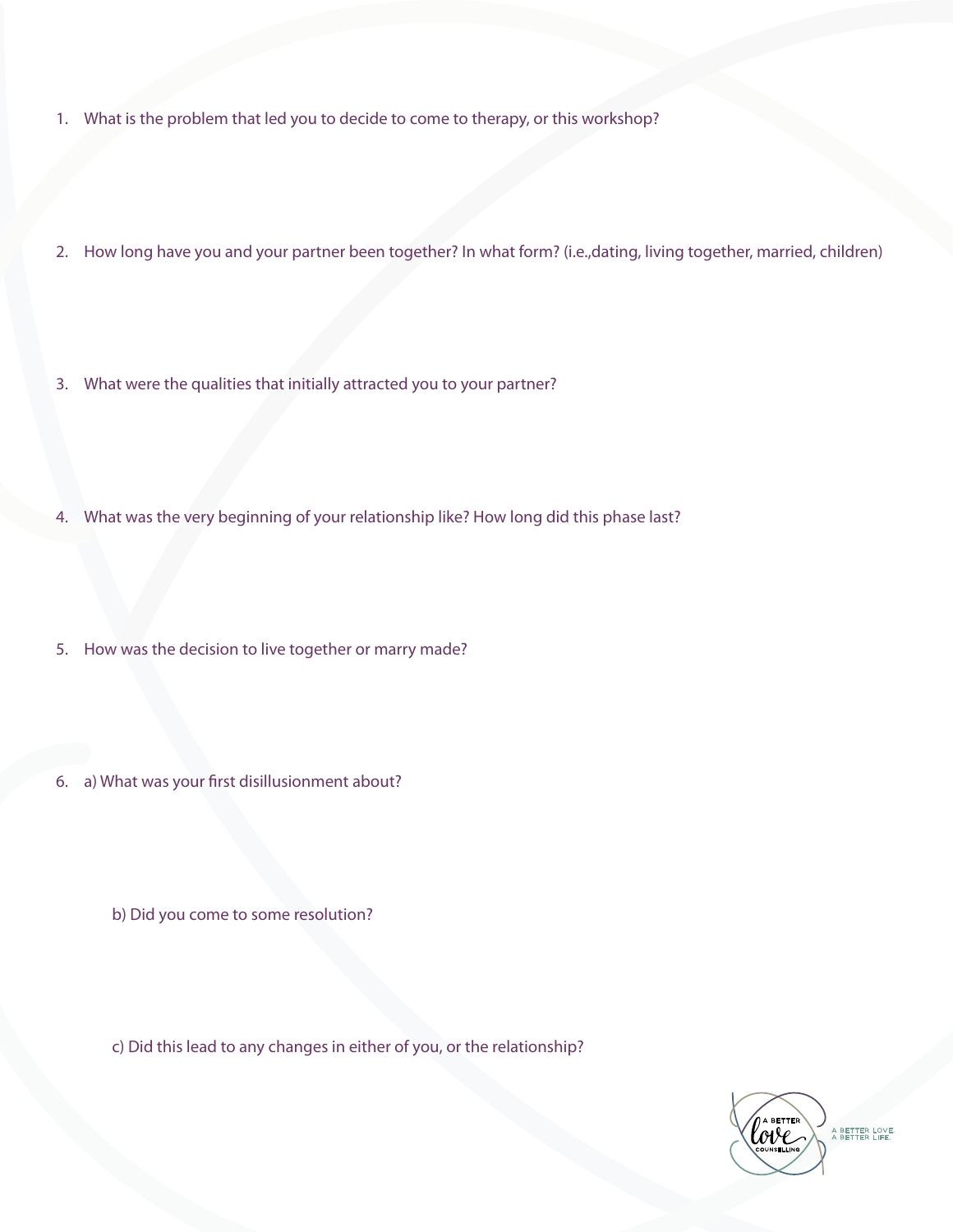7. a) How are the two of you similar?

b) How are you different?

8. a) What do you do when there is conflict between the two of you?

b) What does your partner do?

9. a) Do you express anger? If so, how?

b) Does your partner express anger? If so, how?

c) What helps you to calm down when you are upset?

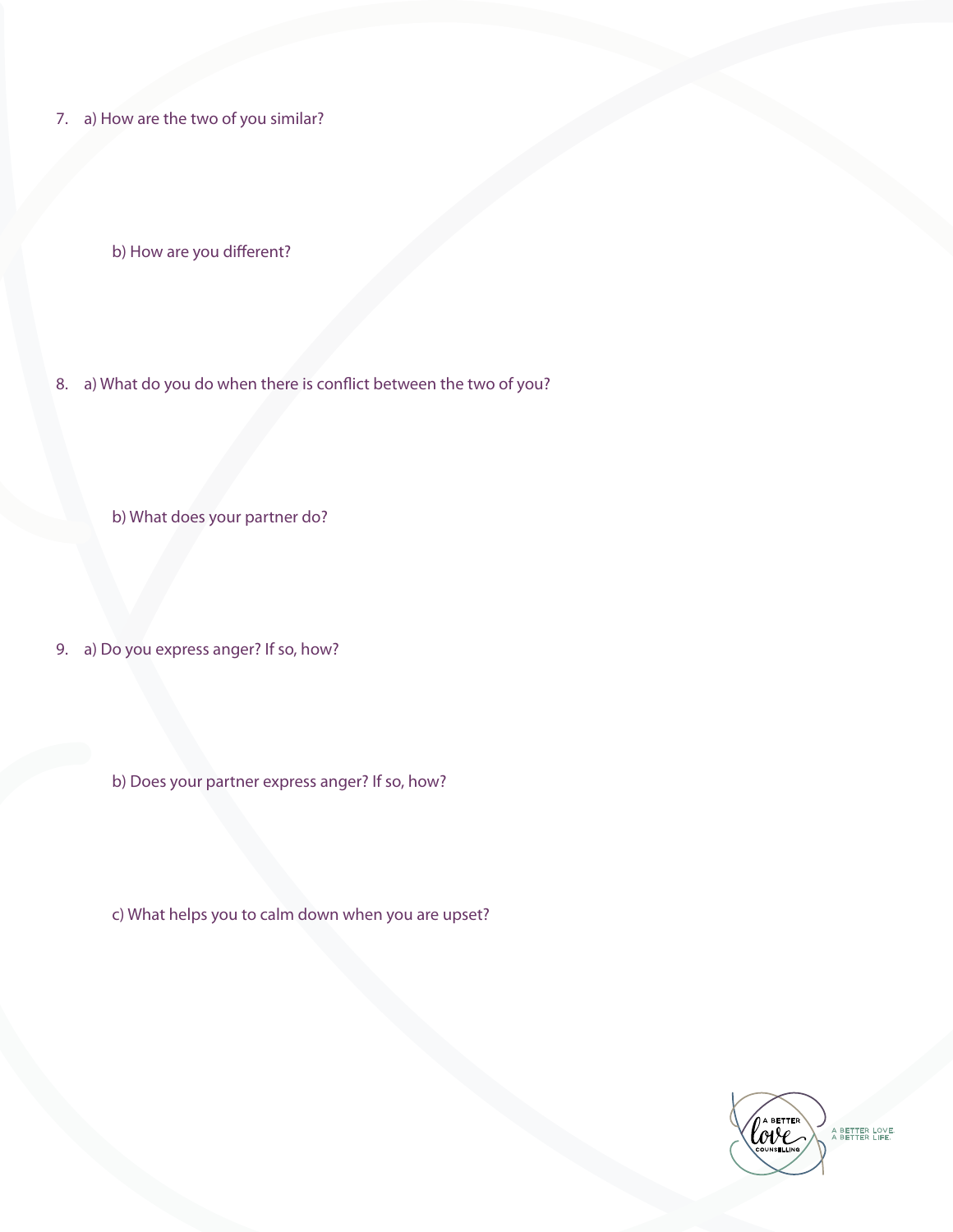10. a) What strengths do you have that support resolving differences?

b) What strengths does your partner have?

11. a) Do you try to make "repairs" after a stressful interaction? If so, how?

b) Are these efforts successful?

c) Are they noticed by your partner?

12. a) Do you enjoy spending time alone?

b) Does planning how to spend it create anxiety for you?

c) How comfortable are you with your partner spending time away from you?



A BETTER LOVE.<br>A BETTER LIFE.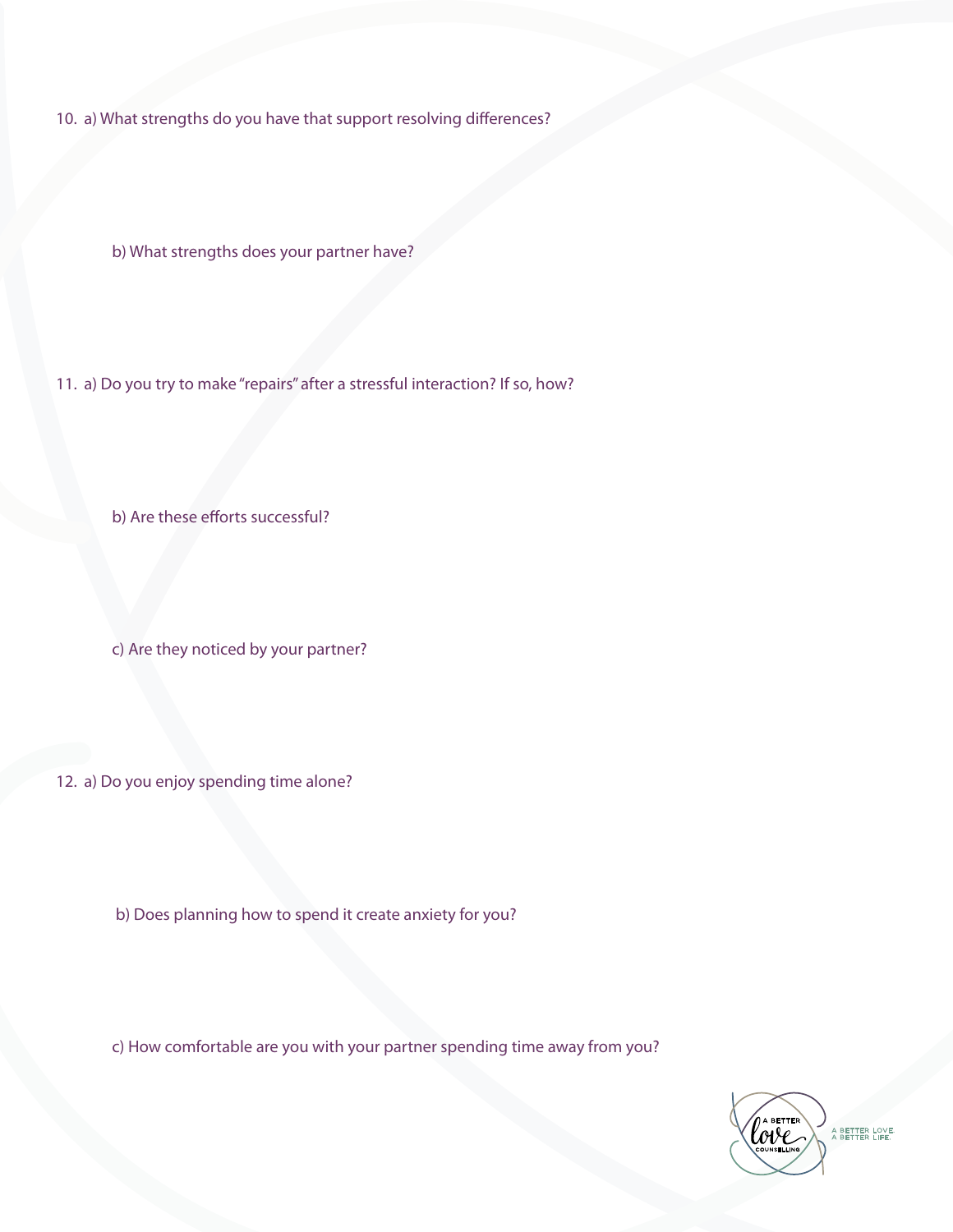Circle the appropriate number.  $(1 = \text{very easy and } 10 = \text{very difficult}).$ 

 a) How easy vs. difficult is it for you to express your innermost feelings, thoughts, desires, and values to your partner?  $1 \square 2 \square 3 \square 4 \square 5 \square 6 \square 7 \square 8 \square 9 \square 10 \square$ 

b) How easy vs. difficult is it to say no to your partner?  $1 \square 2 \square 3 \square 4 \square 5 \square 6 \square 7 \square 8 \square 9 \square 10 \square$ 

13. a) When you want support or encouragement from your partner, do you get it? How?

b) When your partner wants support or encouragement, do you offer it? How?

14. a) Do you support your partner's growth as an individual even when you don't agree?

b) How (give example)?

15. a) What do you find most satisfying about your sexual relationship?

b) What do you find least satisfying about it?

c) How has your sexual relationship changed since you were first together?